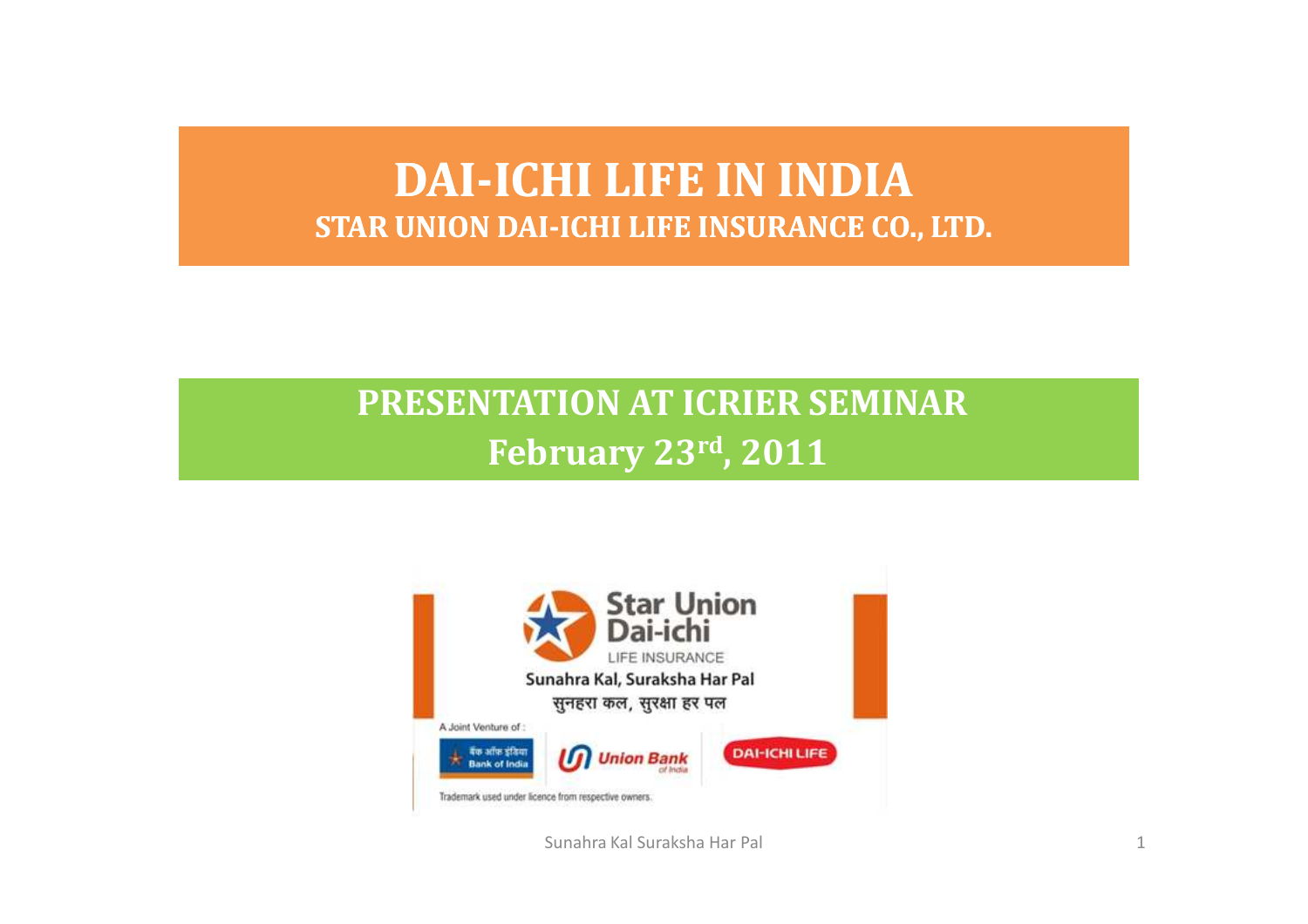### About Dai-ichi Life, Japan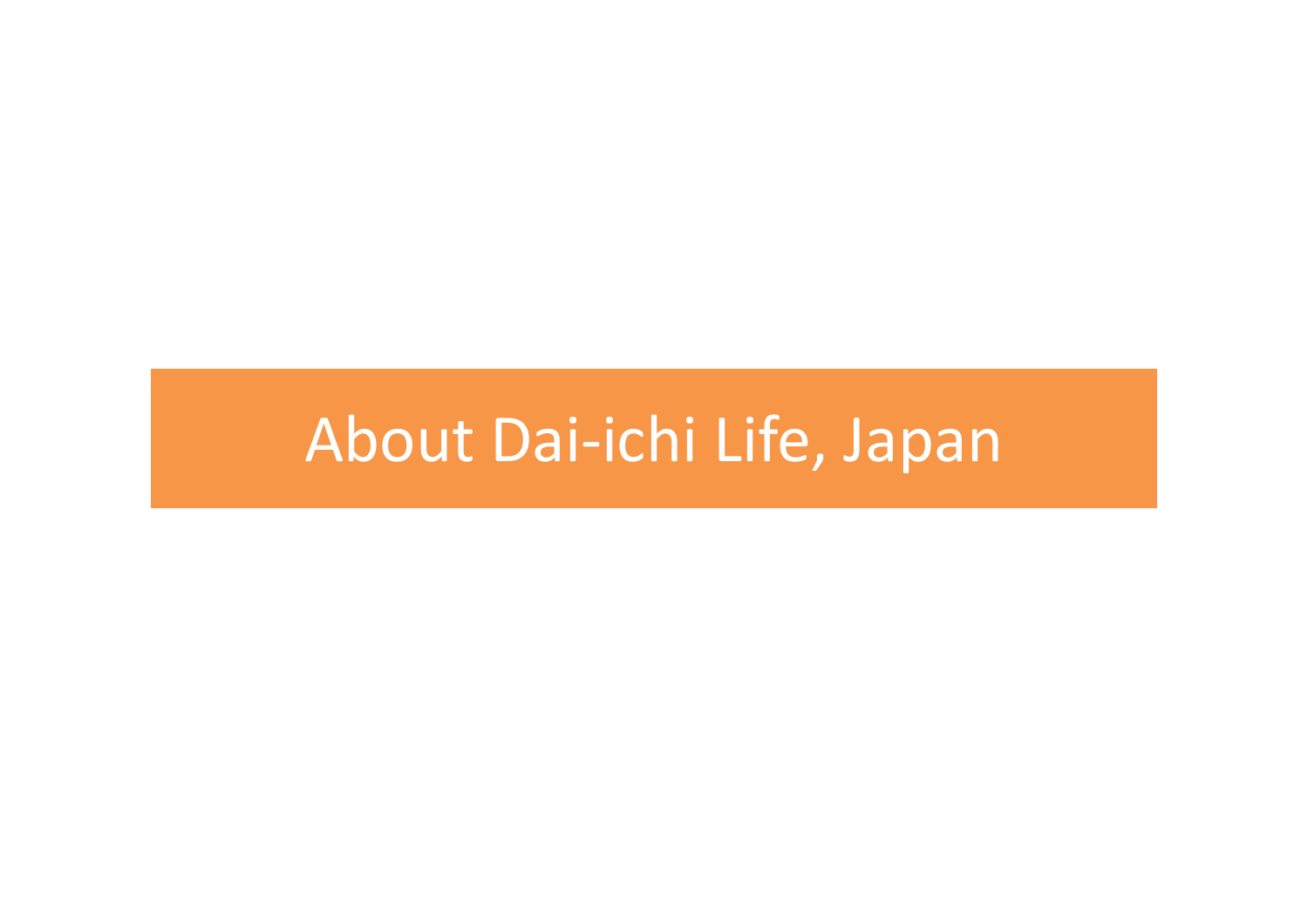#### Dai-ichi Life's Profile - Management Philosophy

DLJ'S Universal Management Philosophy

### Customers First

#### The First Mutual Life Insurance CompanyIn JapanIn1902, Founded as





We establish the ideal company that is able to return our profits to our customers.

In 2010, Converted to The First Stock Life Insurance Company among the large life insurance companies in Japan

According to the changes of times, the merit of mutual life insurance company has been decreasing. Therefore, we decided to convert to the stock company.

Founder:Tsuneta Yano

> We have advocated "Customers First" as our universal philosophy since the foundation, and tried to advance sales strategy to satisfy customers' needs first.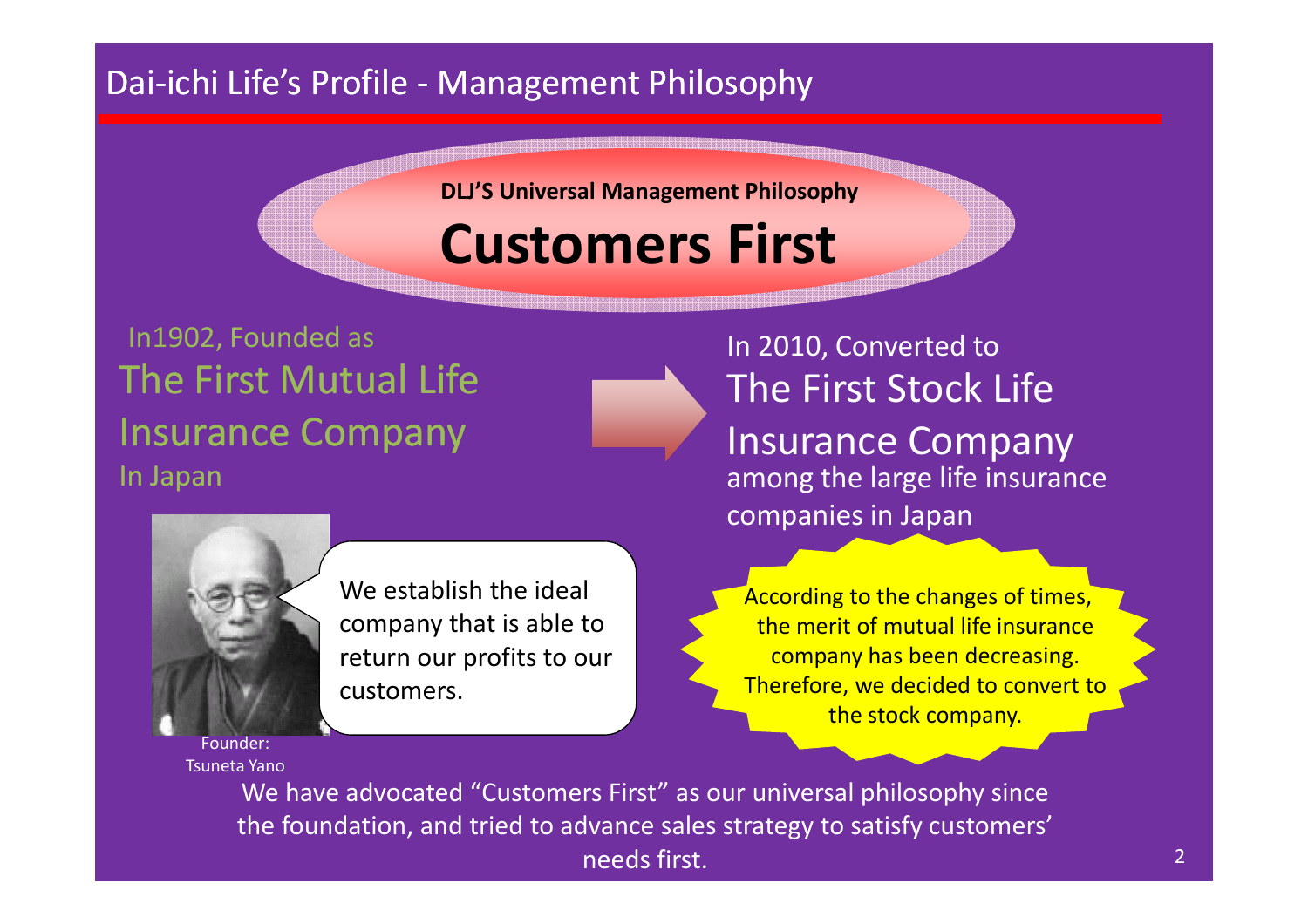#### Dai-ichi Life's Profile - 1 Basic Information

Dai-ichi Life ranks top 3 insurance companies in Japan, the world's second largest insurance market, and has maintained a large customer base as well as a sound financial base.



\_\_\_\_\_\_\_\_\_\_\_\_\_\_\_\_\_\_\_\_ Source: Dai-ichi Life information and disclosure of individual companies

*<sup>(1)</sup> Consolidated basis. Other figures (except for embedded value) are not accounting-based figures and are therefore presented on a non-consolidated basis*

*<sup>(2)</sup> As of March 31, 2010*

<sup>(3)</sup> Embedded value is shown on a group basis and calculated as follows; [Dai-ichi Life's EEV] plus [Dai-ichi Frontier Life's EEV corresponding to Dai-ichi Life's equity stake in Dai-ichi Frontier Life] less [the carrying a *Frontier Life]*

<sup>(4)</sup> The number of sales representatives does not include those who are not full-time employees of Dai-ichi Life and who are engaged mainly in ancillary work. The number of such persons was 745 as of December 31, 2009

*<sup>(5)</sup> Current ratings*(6) Sum of Dai-ichi Life and Dai-ichi Frontier Life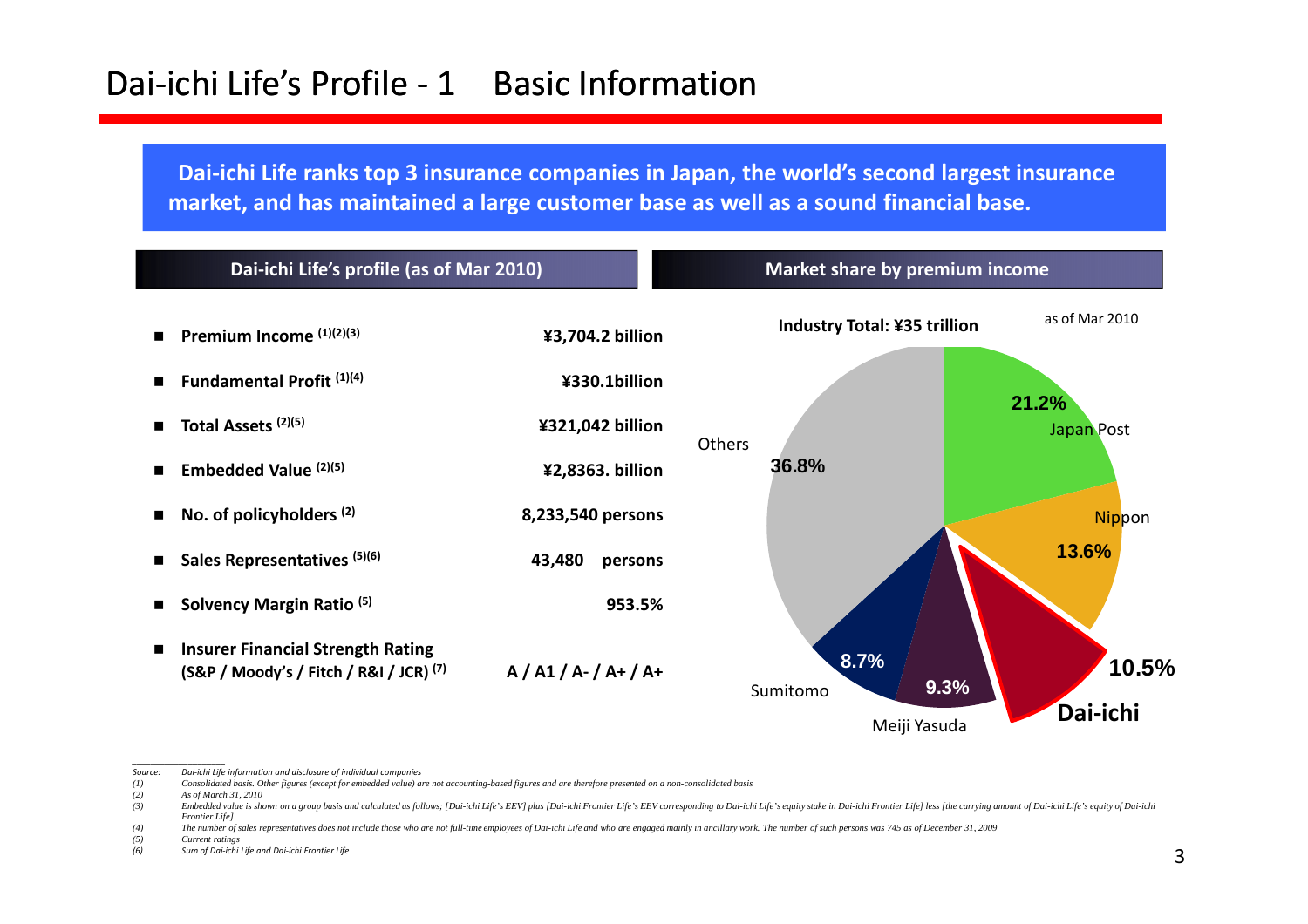#### Dai-ichi Life's Profile - <sup>2</sup> Business Performance

Dai-ichi Life has had a presence overwhelming over other listed insurance companies in the Japanese life insurance market, and held the top position for the three consecutive years in terms of the share of new policies.



#### Industry total: ¥ 1,111 trillion

- \_\_\_\_\_\_\_\_\_\_\_\_\_\_\_\_\_\_\_\_ Source: Company disclosure of individual companies
- (1) Non-consolidated basis
- (2) Sum insured, individual insurance and individual annuities
- (3) Total of 46 life insurance companies<br>(4) Dai-ichi represents the sum of Dai-ici

- (5) Japan Post's policies in force calculated as the sum of reinsurance underwritten and policies in force<br>(6) Domestic listed insurance holding companies and their subsidiaries have been highlighted in red
- Domestic listed insurance holding companies and their subsidiaries have been highlighted in red

Industry total: ¥ 67.4 trillion

Dai-ichi represents the sum of Dai-ichi Life and Dai-ichi Frontier Life; T&D represents the sum of Daido Life, Taiyo Life and T&D Financial Life; Prudential represents the sum of Prudential Life, Gibraltar Life and Prudential Gibraltar Financial Life; Fukoku represents the sum of Fukoku Life and Fukokushinrai Life; Tokio Marine represents the sum of Tokio Marine & Nichido Life and Tokio Marine & Nichido Financial Life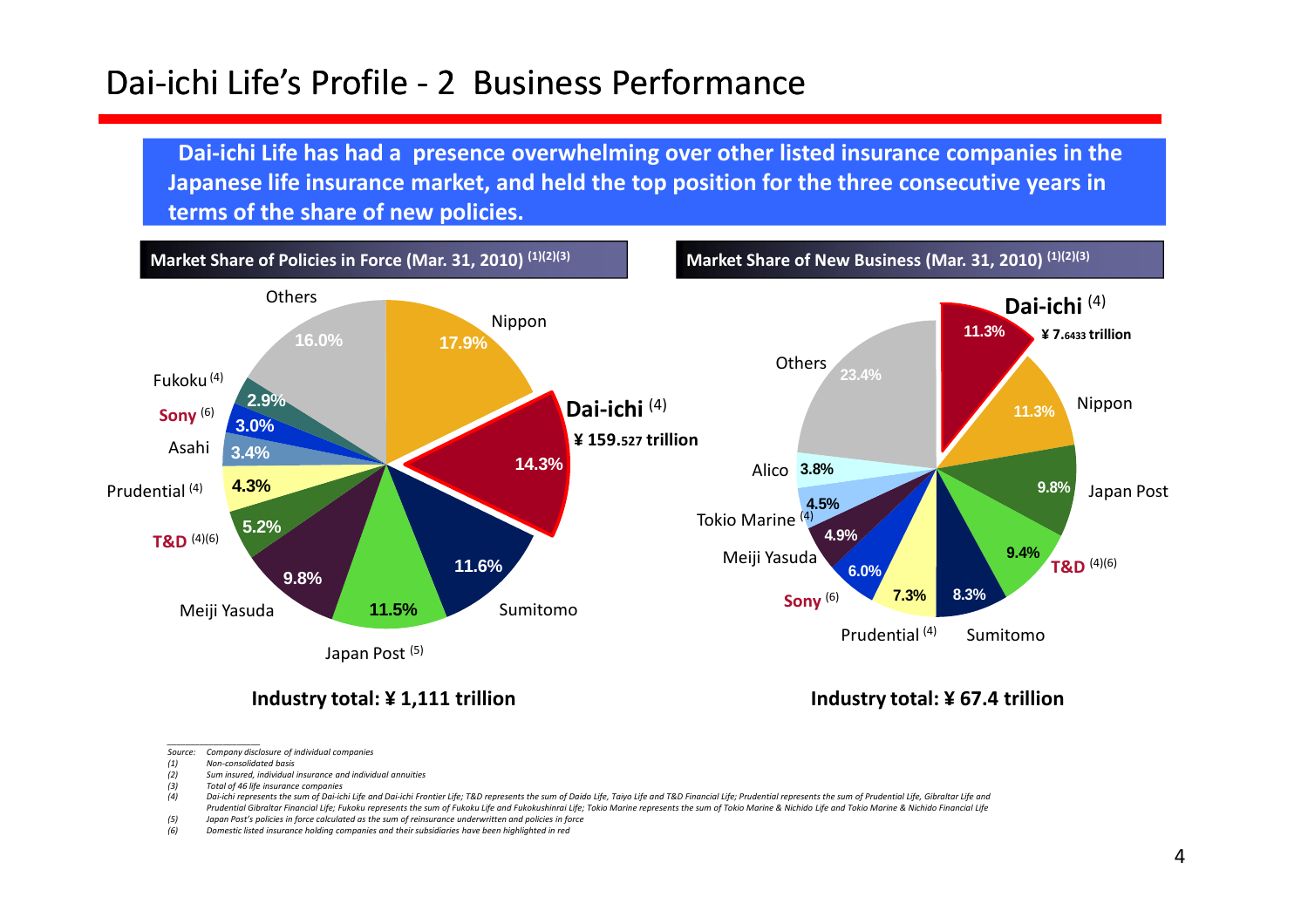### DLJ's Profile - 3 Business Composition, Products, Channel

Highly profitable retail business accounts for a large proportion of Dai-ichi Life's business.

Packaged plans such as term whole life, convertible to renewable whole life insurance are main products. Sales representative channel suitable for protection-type products of individual insurance occupies the majority of sales force.



\_\_\_\_\_\_\_\_\_\_\_\_\_\_\_\_\_\_\_\_ Source: Company disclosure of individual companies

5

(1) Dai-ichi represents the sum of Dai-ichi Life and Dai-ichi Frontier Life (2) Sum insured, individual insurance and individual annuities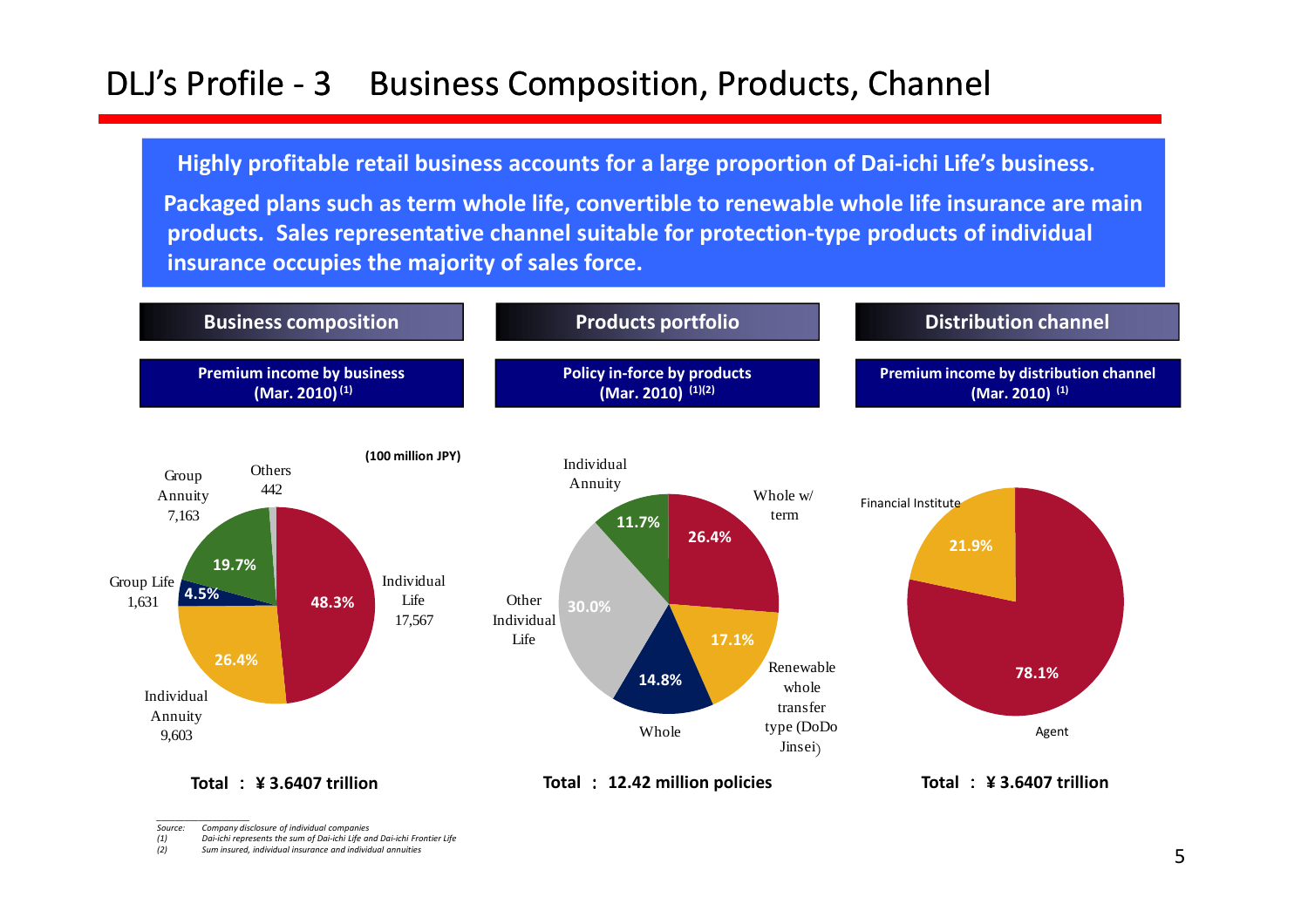#### Dai-ichi Life's Presence In Asia

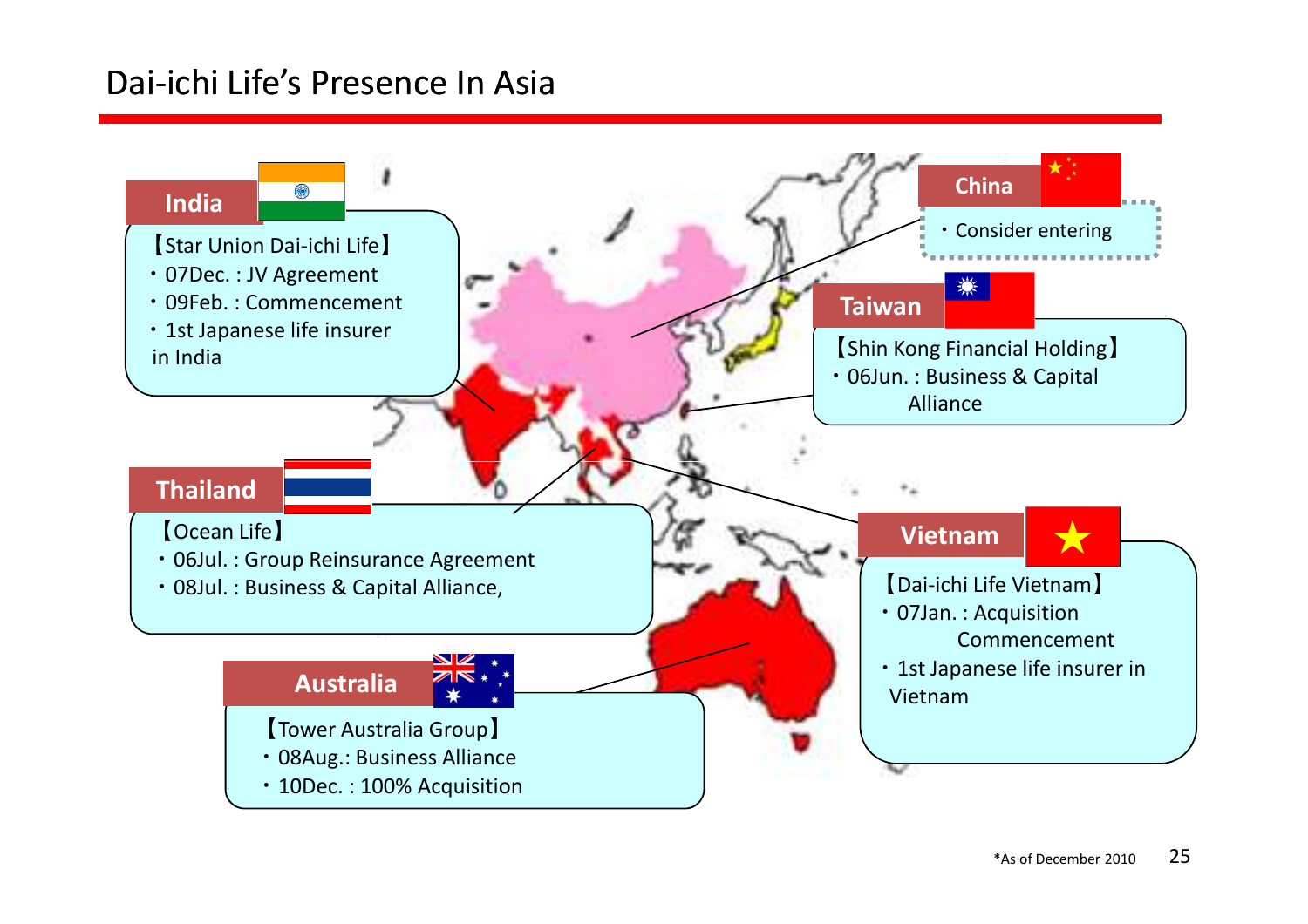#### Dai-ichi Life's Recognition of Indian Life Insurance Market

Recognition of Indian current status ⇒ Market expansion period as 1960's-1970's in Japan.<br>everwhelmingly bigher insurance nonotration compared to other countries at the same lev overwhelmingly higher insurance penetration compared to other countries at the same level of per capital GDP



Per capita GDP and Insurance Penetration Matrix (year 2008)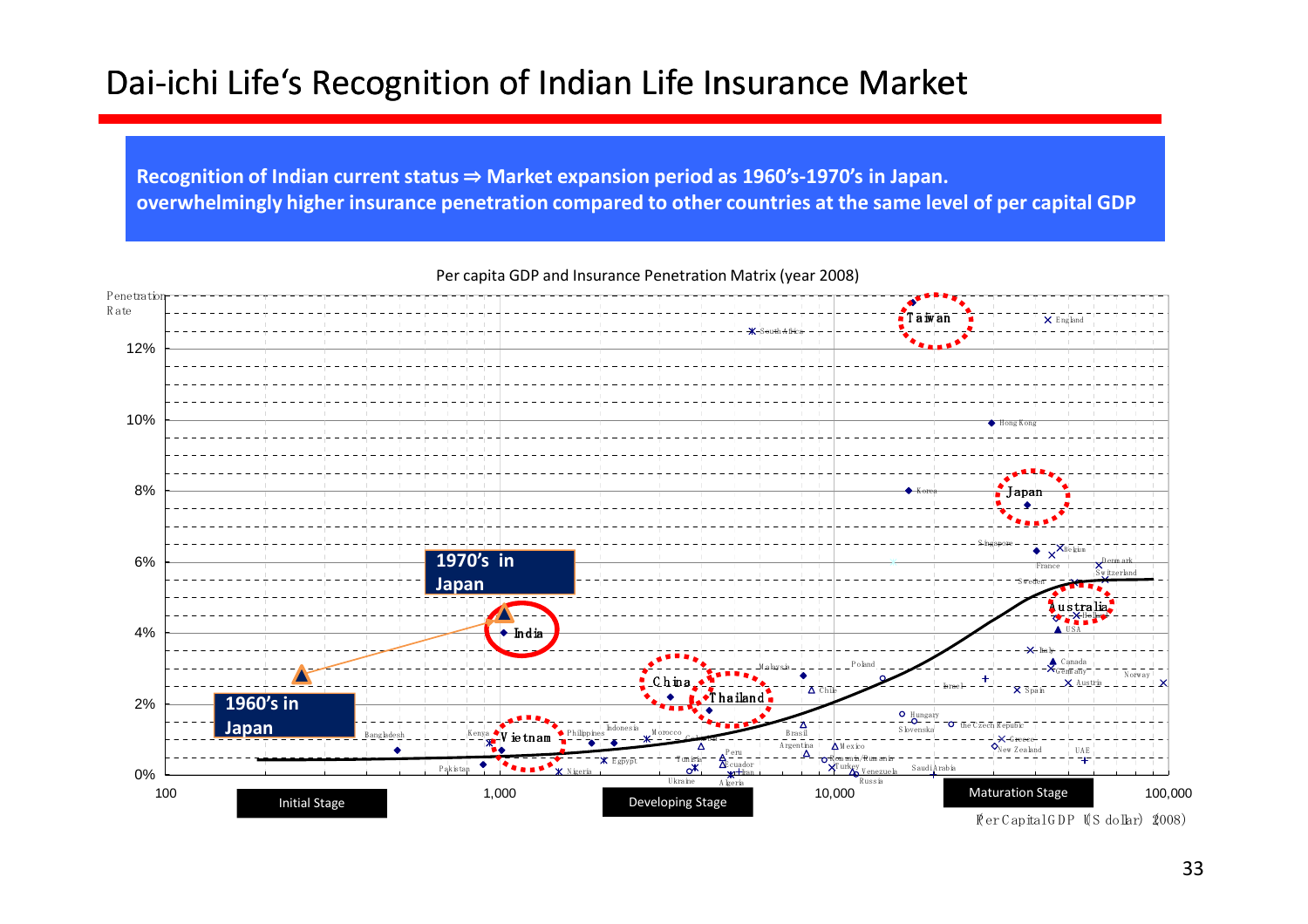### About Star Union Dai-ichi Life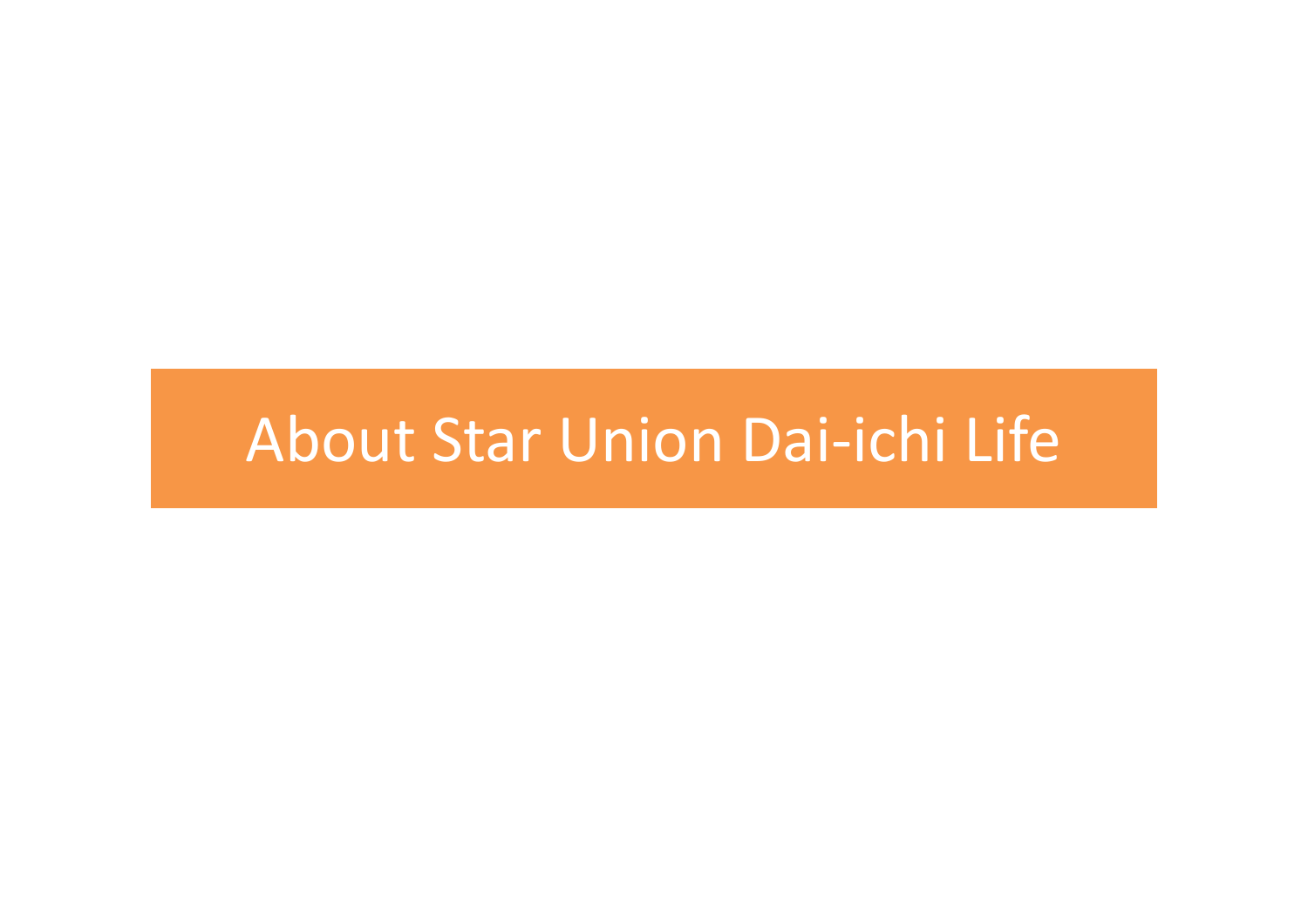

" I have no doubts in the mind that the strengths, which these three partners (Bank of India, Union Bank of India & The Dai-Ichi Mutual Life Insurance Company, Japan) bring will make this company a remarkable success."

P. Chidambaram, Hon. Union Home Minister

While addressing customers of Bank of India and Union Bank of India at the Business launch ceremony on 9th February 2009.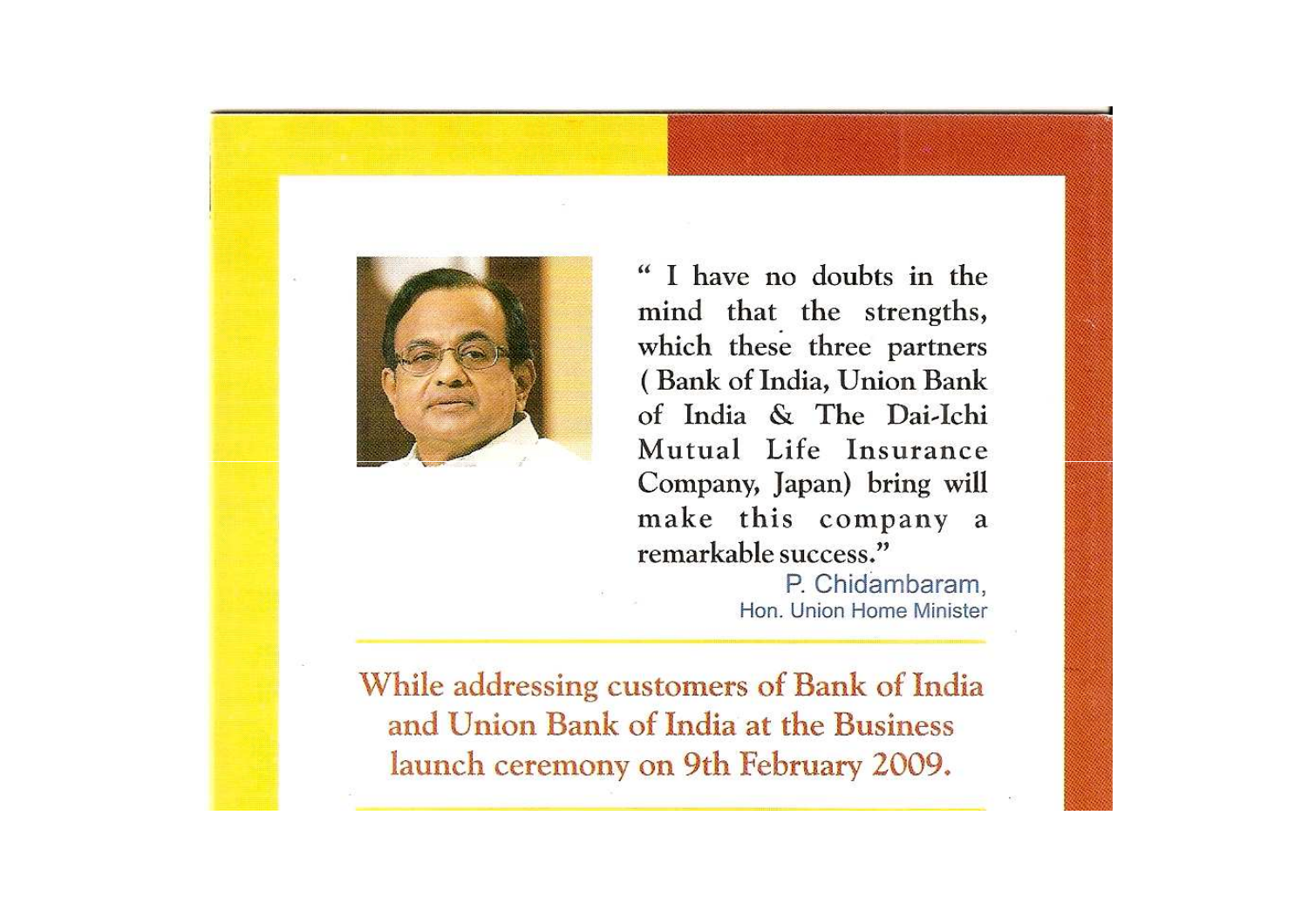### Our Distribution Partners

- Bank of India
- Union Bank of India
- Aryavart Gramin Bank
- •Kashi Gomti Samyut Gramin Bank <sup>7800</sup>
- •Narmada Malwa Gramin Bank
- Jharkhand Gramin Bank
- •Wainganga Krishna Gramin Bank
- Rewa Sidhi Gramin Bank
- Baitarani Gramin Bank

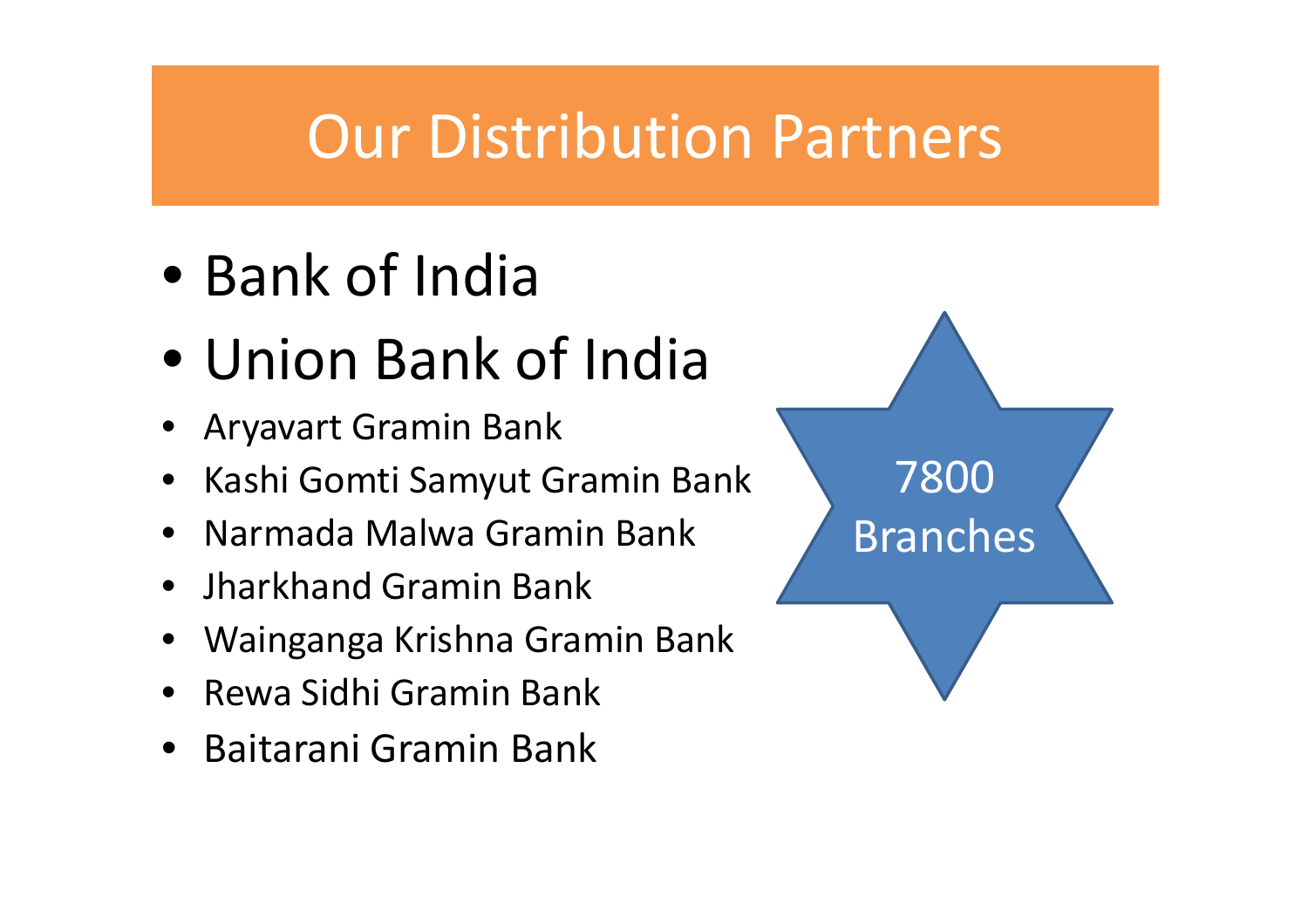### PERFORMANCE **HIGHLIGHTS** 2009-2010

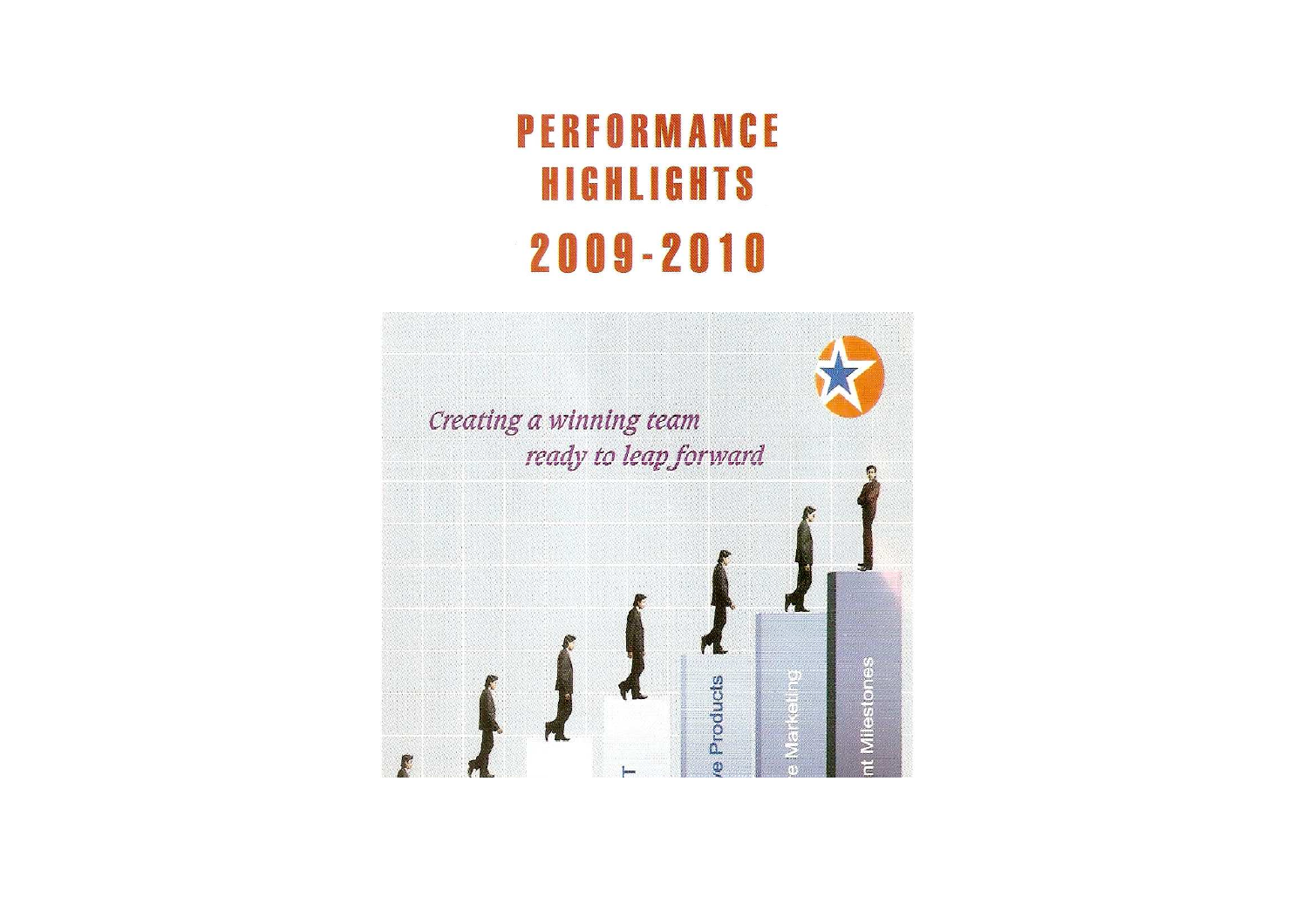### Star Union Dai-ichi Life

22<sup>nd</sup> Life Insurance Company to be licensed by IRDA

### Ranked the  ${\bf 14^{\text{th}}}$  among Life Insurers in terms of Individual New Business Premiums in 2009-10

### Ranked the  ${\bf 16^{\text{th}}}$  among Life Insurers in terms of Number of Policies sold in 2009-10

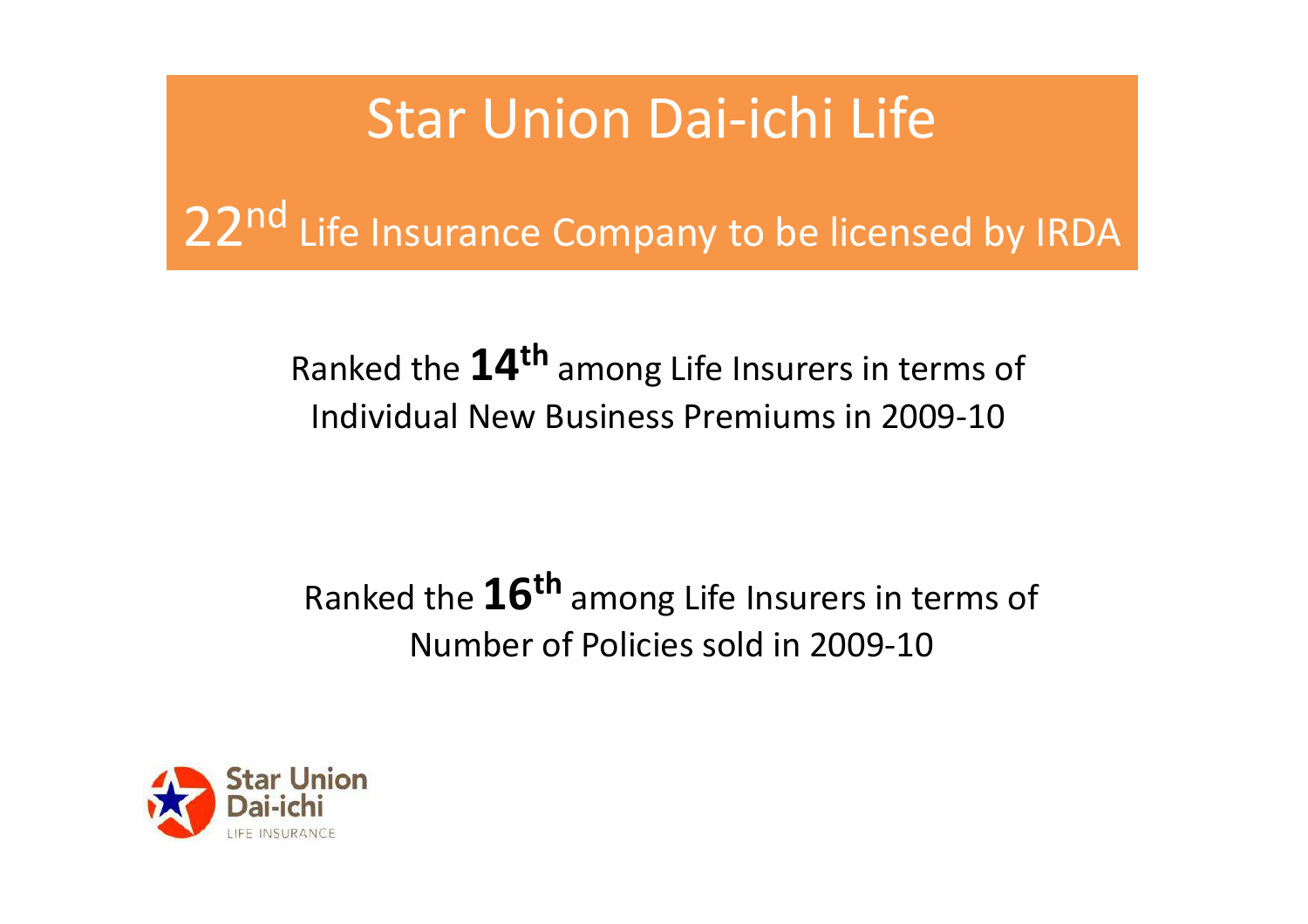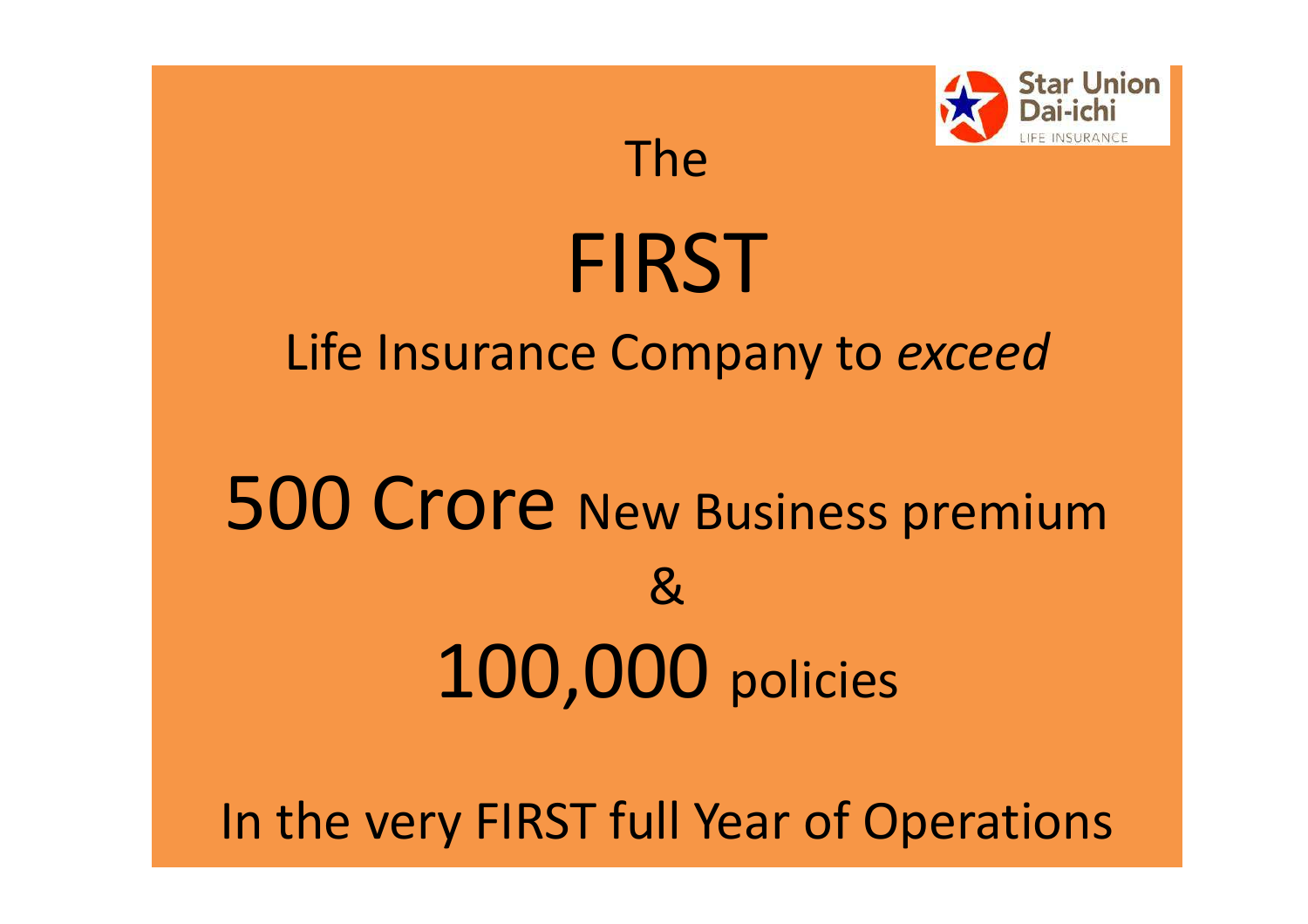

# TheLOWEST Operating Expense to Premium IncomeIn the very FIRST full Year of Operations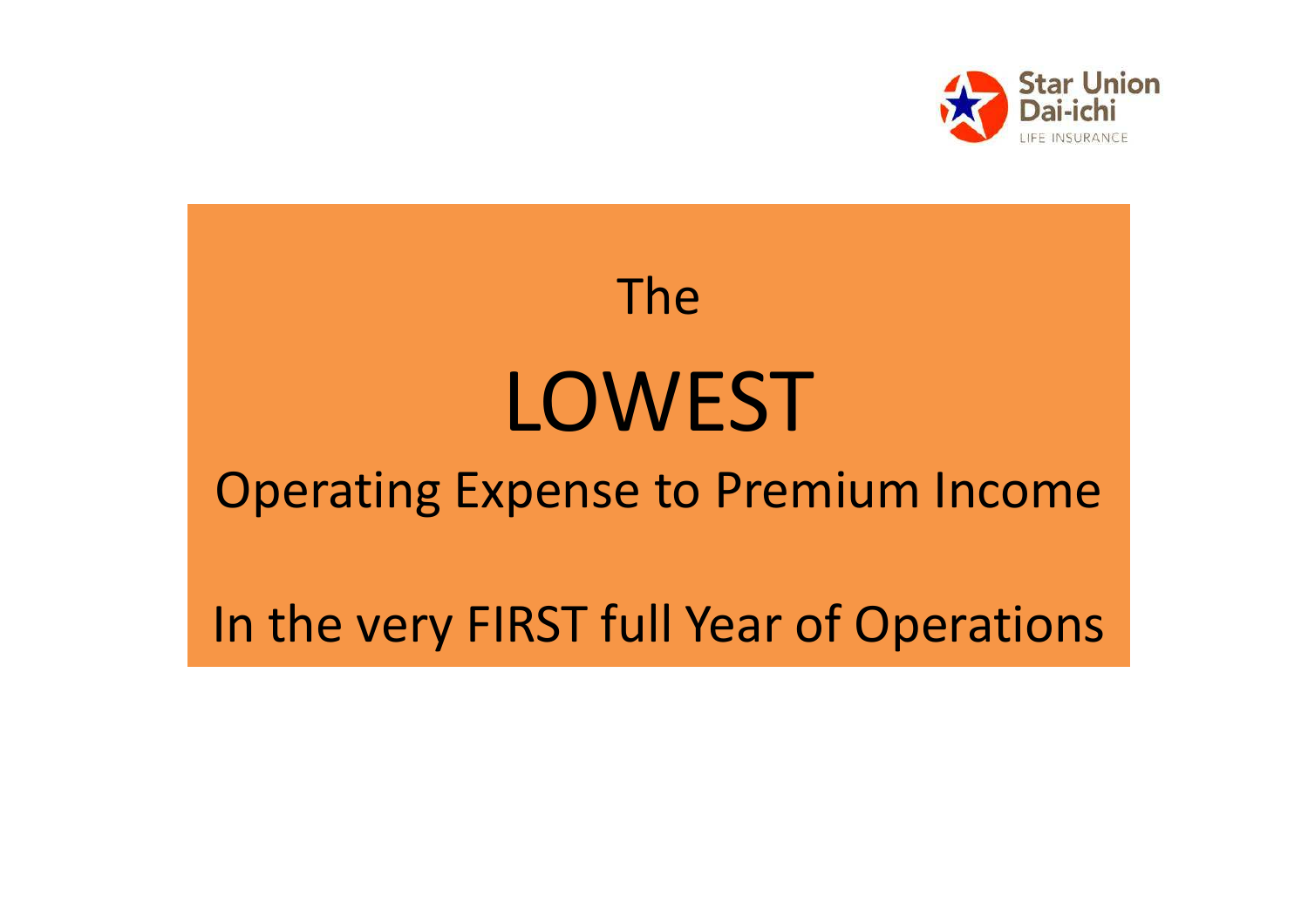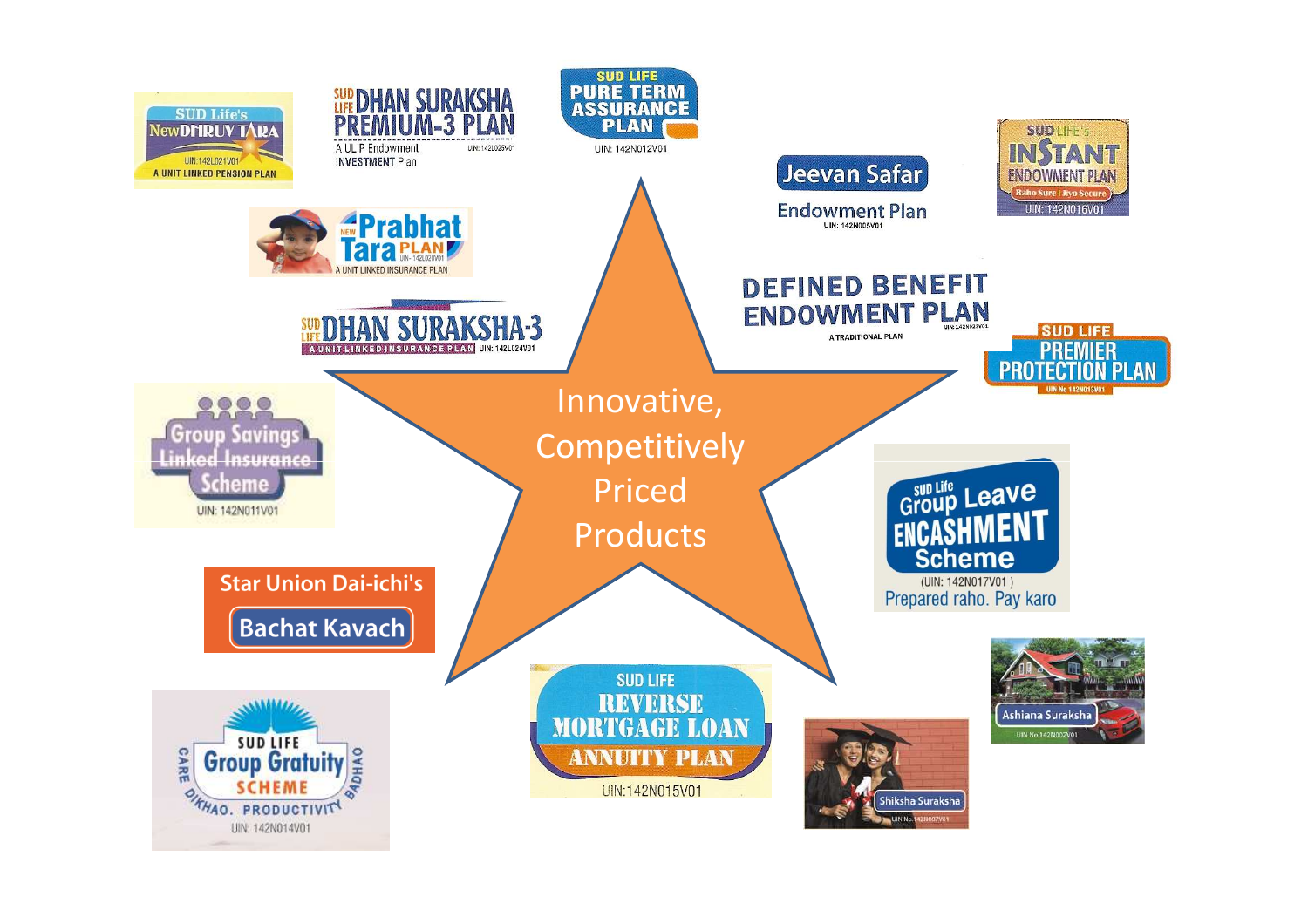

### Rural Sector Responsibilities

#### Minimum Required by IRDA in the First Year7%

## Achieved by SUD Life in 2009-10 (First Year)24.6%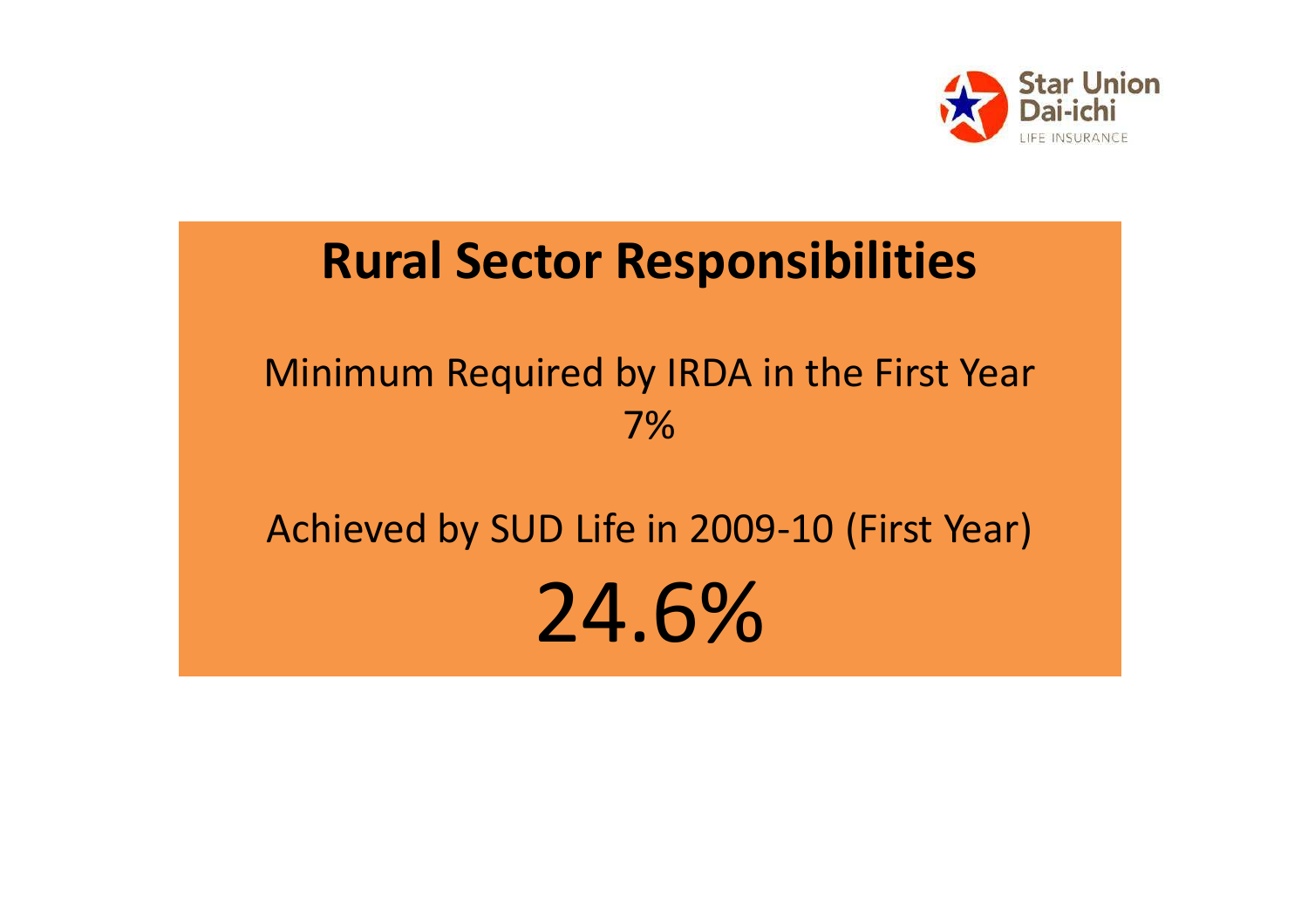

### Social Sector Responsibilities

### Minimum Required by IRDA in the First Year5000 lives

## Achieved by SUD Life in 2009-10 (First Year)31,319 lives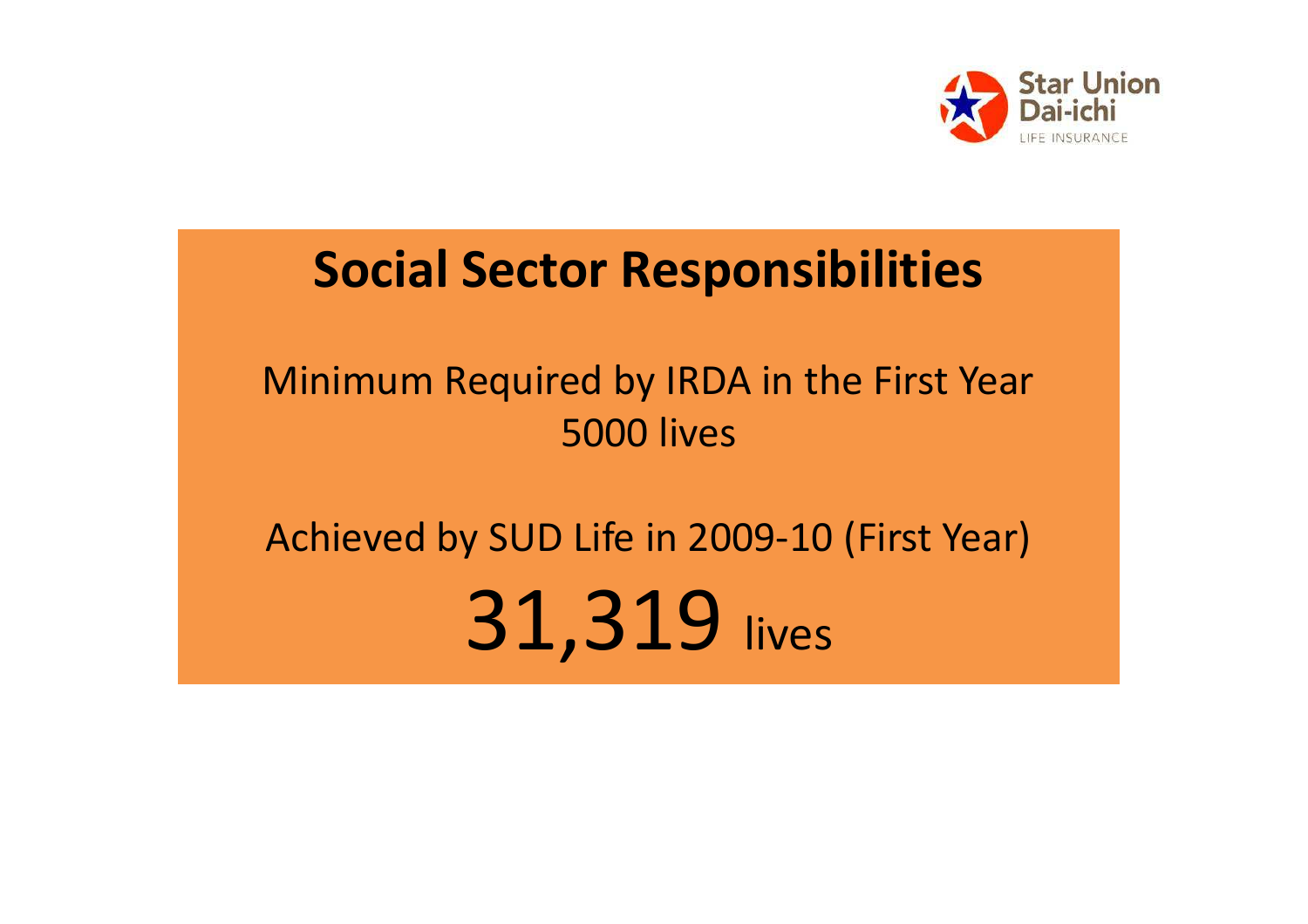### Our Vision

To be a company making distinctive contribution to the business and society through innovative products, high standard of corporate governance and consistently generating wealth for all stakeholders

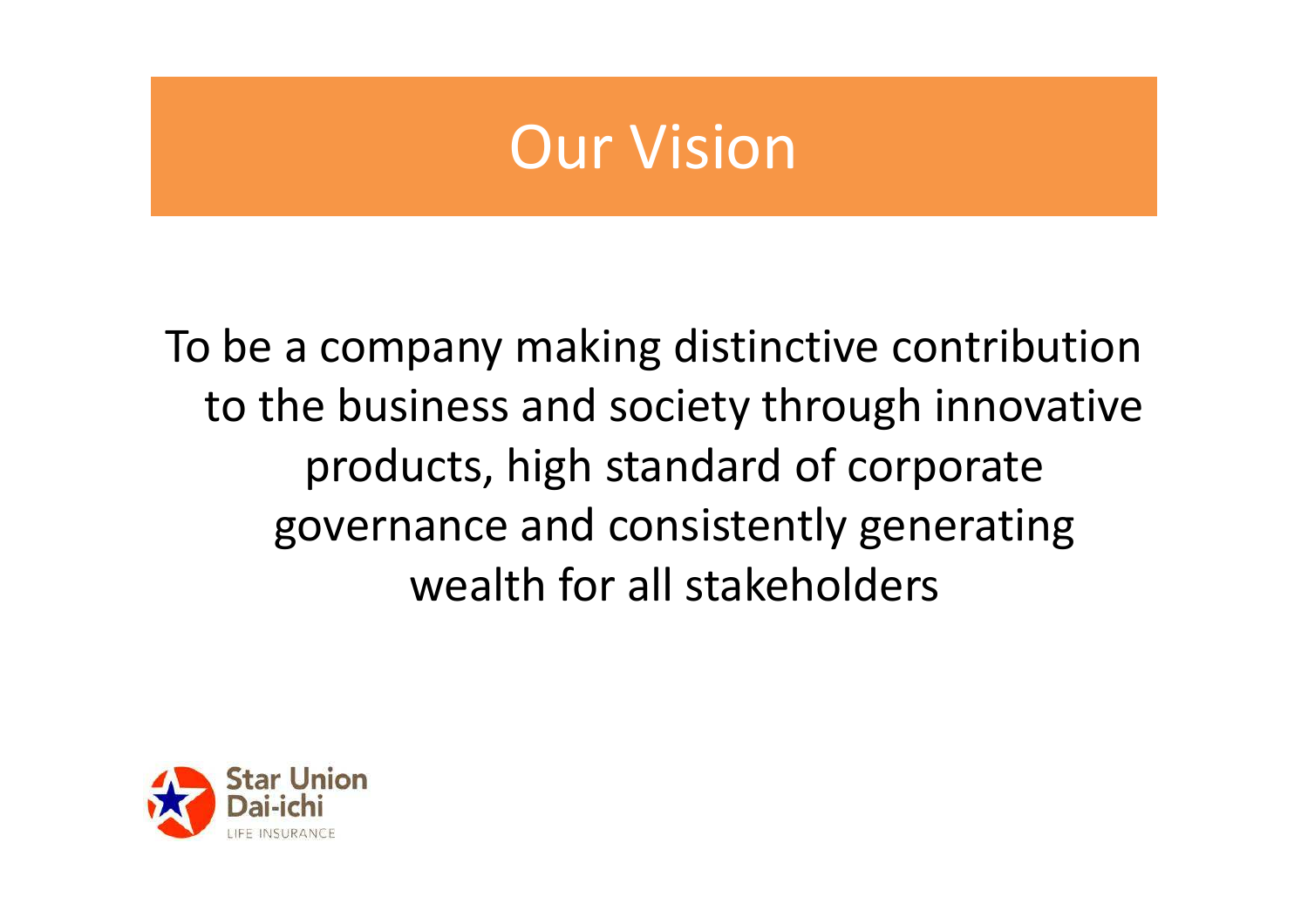### Our Mission

To emerge as a leading insurance company and well recognized brand in the life and pension segments in India, providing a range of products of value to all segments of population, along with high standards of customer service based on the best available technological solutions, in a fair and transparent manner

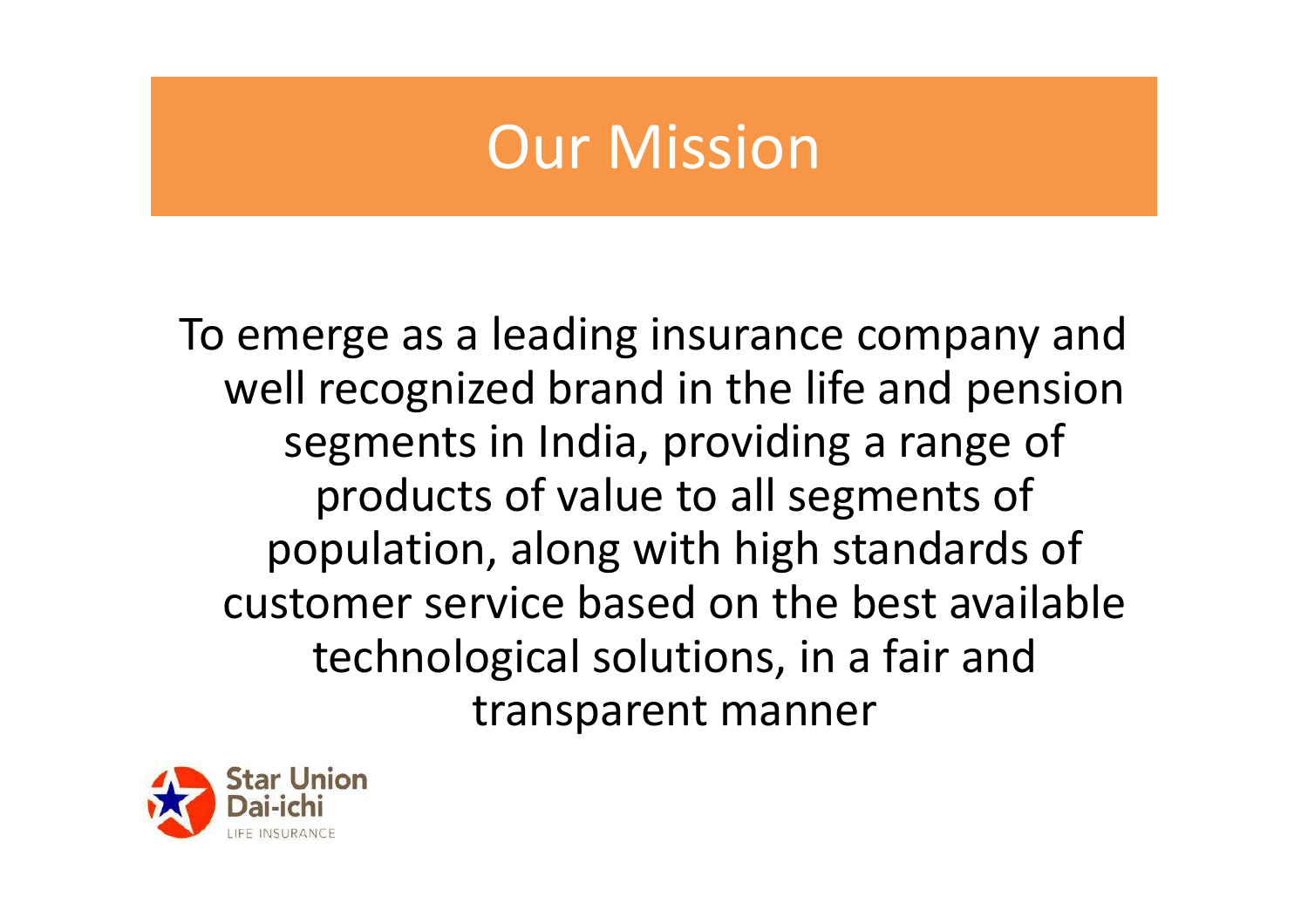

Indian Life Insurance Industry